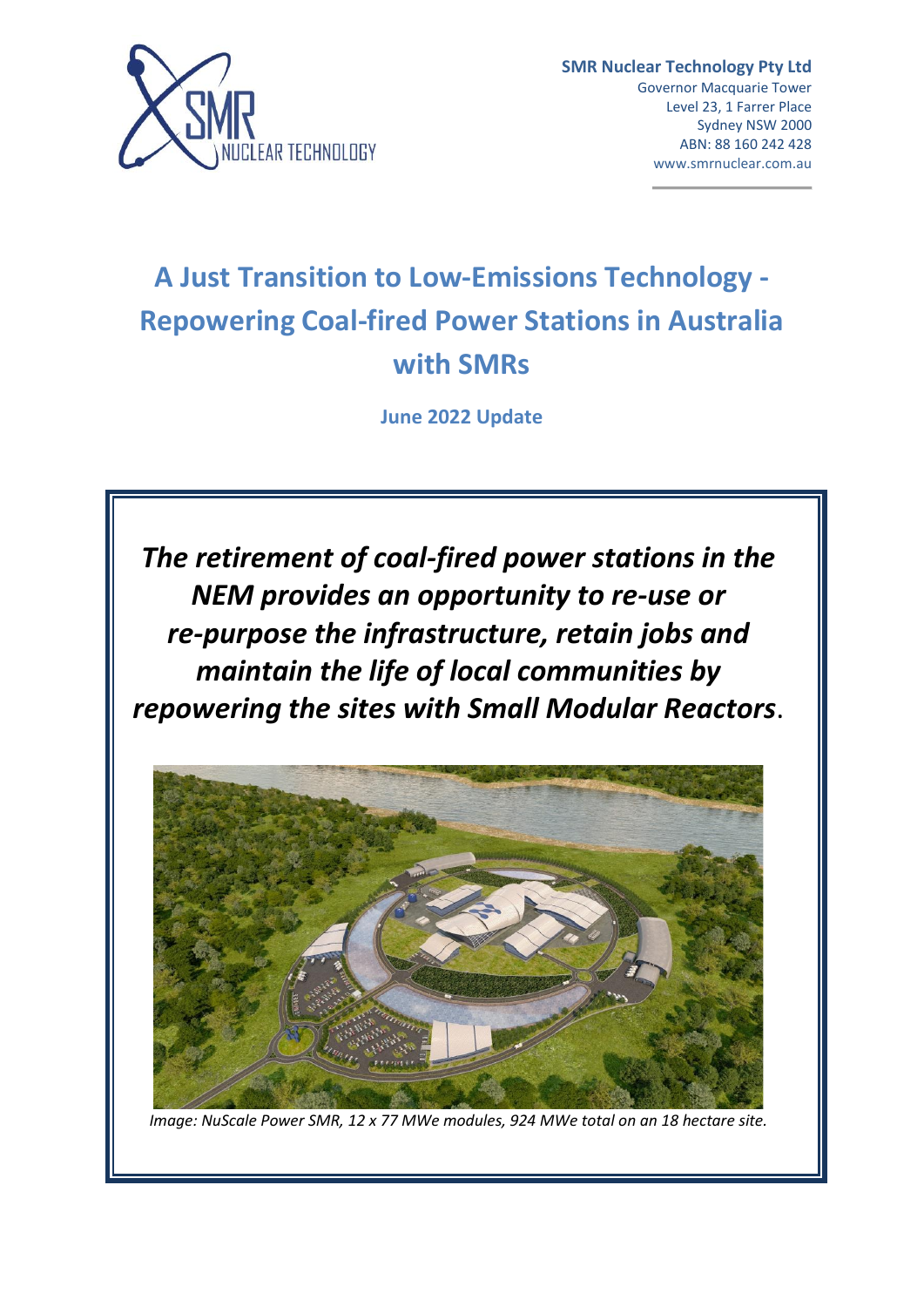# <span id="page-1-0"></span>**EXECUTIVE SUMMARY**

There are 47 remaining coal-fired power plants in the NEM on 16 sites and most of these will be retired before 2040.These sites have valuable infrastructure, particularly the transmission connections, that can be reused.

Also equally valuable is the highly skilled workforce.

These 16 sites could be repowered with Small Modular Reactors providing reliable, low emissions power just where it is needed.

**Re-using the existing infrastructure makes the best use of the assets and reduces costs but, more importantly, retains jobs and keeps the local community alive.**

**This will facilitate a "Just Transition".**

**There needs to be a shift from public acceptance to community involvement. Governments can assist in making this happen by providing finance to communities to enable them to explore all the options.**

**Australia has an opportunity to achieve better outcomes for communities and the climate.**

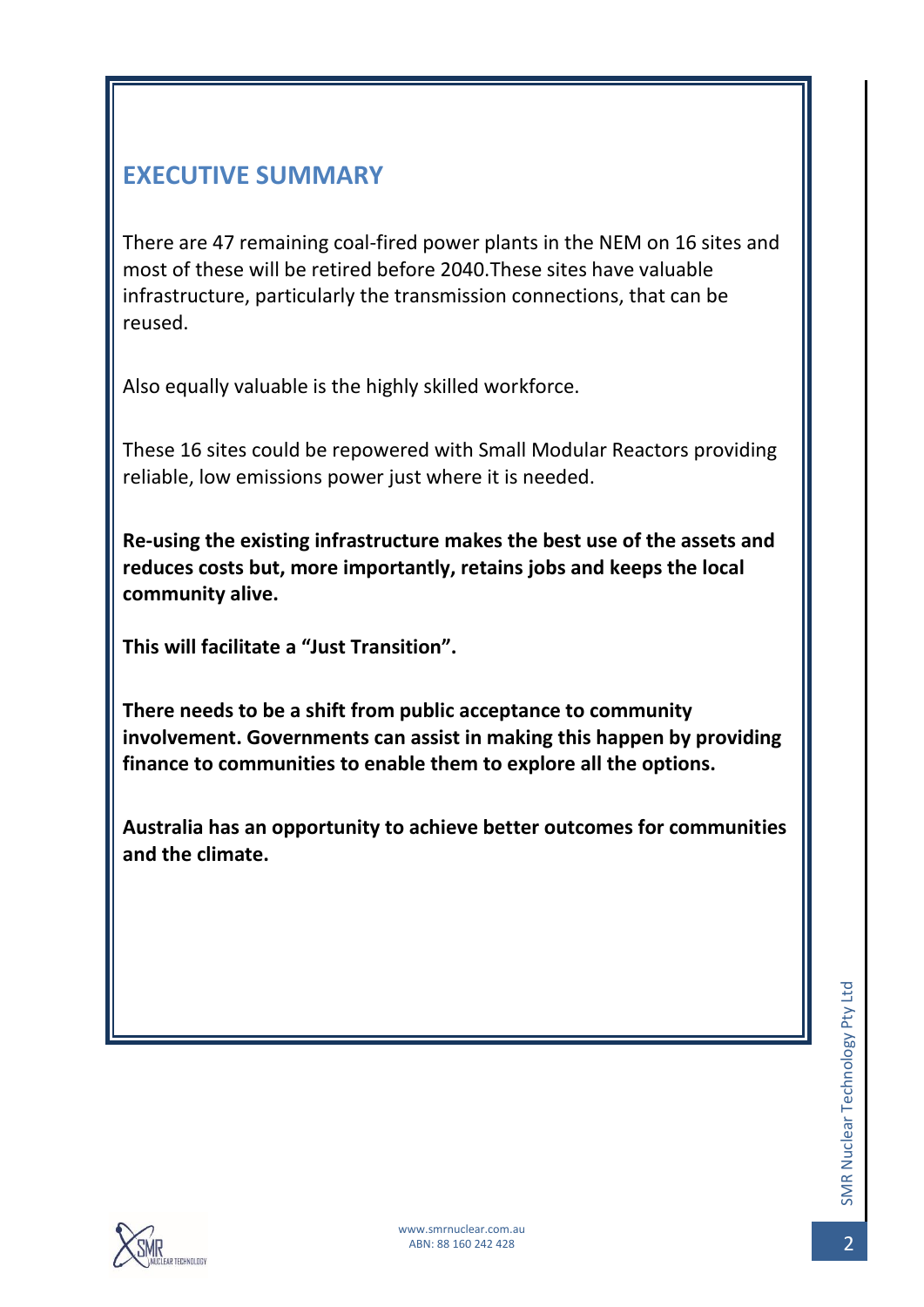# **Contents**

| 1.  |  |  |  |  |  |
|-----|--|--|--|--|--|
| 2.  |  |  |  |  |  |
| 3.  |  |  |  |  |  |
| 4.  |  |  |  |  |  |
| 5.  |  |  |  |  |  |
| 6.  |  |  |  |  |  |
| 7.  |  |  |  |  |  |
| 8.  |  |  |  |  |  |
| 9.  |  |  |  |  |  |
| 10. |  |  |  |  |  |
|     |  |  |  |  |  |
|     |  |  |  |  |  |

# <span id="page-2-0"></span>**Tables and Figures**

| Table 2: List of coal plant positions with comparable NuScale SMR positions (table provided courtesy |  |
|------------------------------------------------------------------------------------------------------|--|
|                                                                                                      |  |
|                                                                                                      |  |
| Figure 2: GE Hitachi BWRX-300 SMR (300 MWe) December 2019 started regulatory process with NRC        |  |
|                                                                                                      |  |

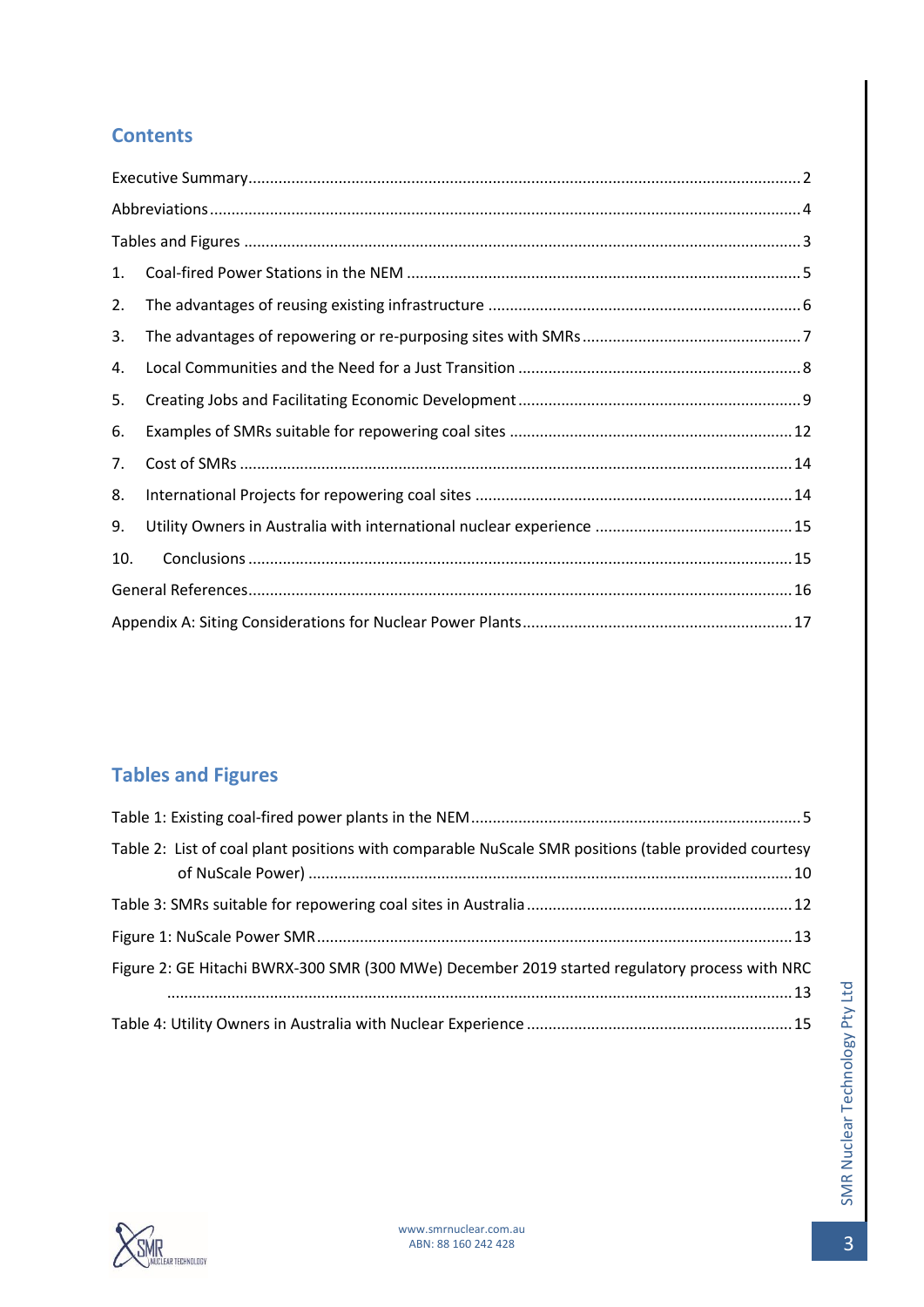# <span id="page-3-0"></span>**Abbreviations**

| AEMO           | Australian Energy Market Operator, manages electricity and gas systems and markets<br>across Australia                                                                                                                 |
|----------------|------------------------------------------------------------------------------------------------------------------------------------------------------------------------------------------------------------------------|
| <b>ANSTO</b>   | Australian Nuclear Science and Technology Organisation, Australia's nuclear research<br>organisation                                                                                                                   |
| <b>ARPANSA</b> | Australian Radiation Protection and Nuclear Safety Agency, the Australian Federal<br>nuclear regulator                                                                                                                 |
| <b>BWR</b>     | Boiling Water Reactor, the second most common type of power reactor                                                                                                                                                    |
| <b>NEM</b>     | National Electricity Market, the Australian east coast electricity system stretching from<br>Queensland to South Australia, including Tasmania                                                                         |
| <b>NRC</b>     | Nuclear Regulatory Commission, the US nuclear regulator                                                                                                                                                                |
| <b>OPAL</b>    | ANSTO's research reactor at Lucas Heights, produces medical and industrial isotopes,<br>irradiates silicon for the semi-conductor industry and uses neutron beams for research.<br>OPAL does not generate electricity. |
| <b>PWR</b>     | Pressurised Water Reactor, the most common type of power reactor                                                                                                                                                       |
| <b>SANFCRC</b> | South Australia Nuclear Fuel Cycle Royal Commission, 2016 major study of the<br>opportunities for South Australia in the nuclear fuel cycle including nuclear generation                                               |
| <b>SMR</b>     | Small Modular Reactor, the usual accepted definition is a power reactor with an output<br>of up to 200 MWe                                                                                                             |

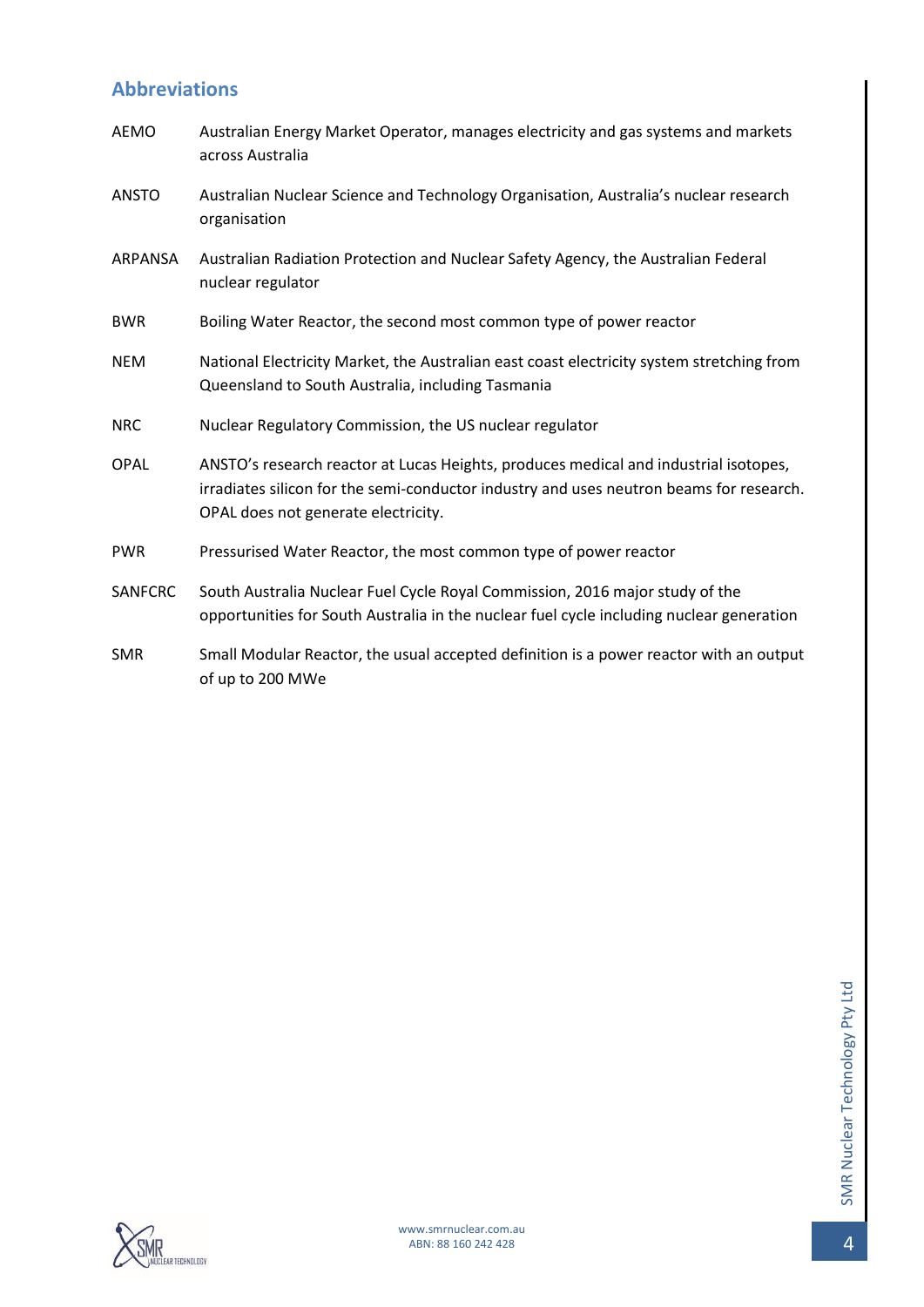# <span id="page-4-0"></span>**1. Coal-fired Power Stations in the NEM**

There are 47 existing coal-fired units in the NEM on 16 sites, with a total generating capacity of 22,701 MW. Individual units range in output capacity from 280 MW to 744 MW. Many plants are old and will be retired, most will be shut down by 2040. AGL has already shutdown Liddell unit 3 and the remaining three units will be shut down in 2023. In addition to providing reliable, dispatchable generation, these plants also contribute to system inertia, stability and frequency control.

The main disadvantage of coal-fired power stations is their operating emissions. Typical subcritical black coal emissions are 940 kgCO<sub>2</sub>-e/MWh and subcritical brown coal 1,140 kgCO<sub>2</sub>-e/MWh<sup>1</sup>. If the plants were replaced with the latest ultra-supercritical black coal this would only reduce the emissions to 700 kgCO<sub>2</sub>-e/MWh which is still far too high. Any new coal-fired power stations would have to be equipped with carbon capture and storage and the cost of this would have to be assessed.

The only low emissions technology that is reliable, dispatchable and independent of the weather and provides the same system inertia and resilience as coal is nuclear power. For Australian conditions, SMRs would be a very suitable technology to repower coal-fired power station sites as coal-fired plants are retired.

| Region     | <b>Name</b> | Owner                | Nameplate<br><b>Capacity MW</b> | <b>Expected closure</b><br>year and <b>closure</b> |
|------------|-------------|----------------------|---------------------------------|----------------------------------------------------|
|            |             |                      |                                 | dates                                              |
| <b>NSW</b> | Bayswater   | AGL                  | BWO1 660                        | 2033                                               |
|            |             |                      | BWO <sub>2</sub><br>660         | 2033                                               |
|            |             |                      | BWO3 660                        | 2033                                               |
|            |             |                      | BWO4<br>685                     | 2033                                               |
| QLD        | Callide B   | <b>CS Energy</b>     | <b>B1</b><br>350                | 2028                                               |
|            |             |                      | <b>B2</b><br>350                | 2028                                               |
| QLD        | Callide C   | Callide Energy + IG  | CPP3<br>420                     | 2051*                                              |
|            |             | Power                | CPP4<br>420                     | 2051*                                              |
| <b>NSW</b> | Eraring     | <b>Origin Energy</b> | 720<br>ERO1                     | 19/8/2025                                          |
|            |             |                      | 720<br>ERO <sub>2</sub>         | 19/8/2025                                          |
|            |             |                      | 720<br>ERO <sub>3</sub>         | 19/8/2025                                          |
|            |             |                      | ERO4<br>720                     | 19/8/2025                                          |
| <b>QLD</b> | Gladstone   | Gladstone PS         | GSTONE1 280                     | 2035                                               |
|            |             | Participants         | GSTONE2<br>280                  | 2035                                               |
|            |             |                      | GSTONE3<br>280                  | 2035                                               |
|            |             |                      | GSTONE4 280                     | 2035                                               |
|            |             |                      | GSTONE5<br>280                  | 2035                                               |
|            |             |                      | GSTONE6 280                     | 2035                                               |
| QLD        | Kogan Creek | <b>CS Energy</b>     | KPP1<br>744                     | 2042                                               |
|            |             |                      |                                 |                                                    |
| <b>NSW</b> | Liddell     | AGL                  | LDO1 500                        | 1/4/2023                                           |
|            |             |                      | 500<br>LDO <sub>2</sub>         | 1/4/2023                                           |
|            |             |                      | LDO3<br>500                     | Shutdown 1/4/2022                                  |
|            |             |                      | LDO4 500                        | 1/4/2023                                           |

#### <span id="page-4-1"></span>**Table 1: Existing coal-fired power plants in the NEM**

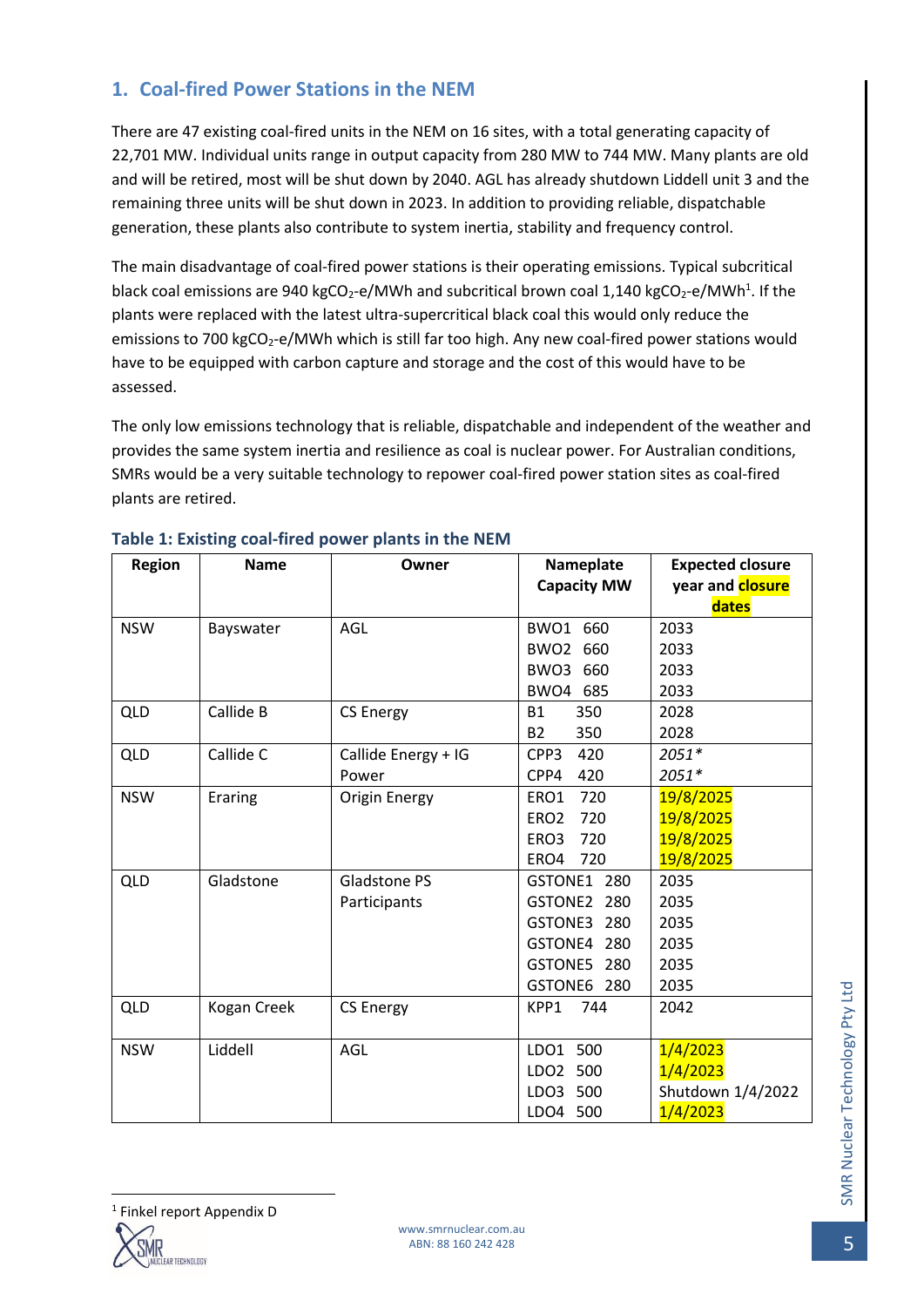| <b>VIC</b> | Loy Lang A          | AGL                             | LYA1 560           | 2045 |
|------------|---------------------|---------------------------------|--------------------|------|
|            |                     |                                 | LYA2 530           | 2045 |
|            |                     |                                 | LYA3 560           | 2045 |
|            |                     |                                 | LYA4 560           | 2045 |
| <b>VIC</b> | Loy Yang B          | <b>Gippsland Power</b>          | LOYYB1 580         | 2047 |
|            |                     |                                 | LOYYB2 580         | 2047 |
| <b>QLD</b> | Millmerran          | <b>Millmerran Power</b>         | MPP1 426           | 2051 |
|            |                     | Partners                        | MPP2 426           | 2051 |
| <b>NSW</b> | Mt Piper            | <b>Energy Australia</b>         | MP1 730            | 2040 |
|            |                     |                                 | MP2 660            | 2040 |
| <b>QLD</b> | Stanwell            | <b>Stanwell Corporation Ltd</b> | STAN1 365          | 2043 |
|            |                     |                                 | <b>STAN2 365</b>   | 2044 |
|            |                     |                                 | STAN3 365          | 2045 |
|            |                     |                                 | STAN4 365          | 2046 |
| <b>QLD</b> | Tarong              | <b>Stanwell Corporation Ltd</b> | <b>TARONG1 350</b> | 2036 |
|            |                     |                                 | TARONG2 350        | 2036 |
|            |                     |                                 | TARONG3 350        | 2037 |
|            |                     |                                 | TARONG4 350        | 2037 |
| <b>QLD</b> | <b>Tarong North</b> | <b>Stanwell Corporation Ltd</b> | TNPS1 450          | 2037 |
|            |                     |                                 |                    |      |
| <b>NSW</b> | Vales Point B       | Delta Electricity               | VP5 660            | 2029 |
|            |                     |                                 | VP6 660            | 2029 |
| <b>VIC</b> | Yallourn W          | <b>Energy Australia</b>         | <b>YWPS1 350</b>   | 2028 |
|            |                     |                                 | <b>YWPS2 350</b>   | 2028 |
|            |                     |                                 | YWPS3<br>375       | 2028 |
|            |                     |                                 | <b>YWPS4 375</b>   | 2028 |

yellow highlight – closure date provided to AEMO

\*Callide C – closure year not submitted to AEMO – 2051 based on 50 year life (commissioned 2001) Source: AEMO NEM Generation Information May 2022

[https://aemo.com.au/en/energy-systems/electricity/national-electricity-market-nem/nem](https://aemo.com.au/en/energy-systems/electricity/national-electricity-market-nem/nem-forecasting-and-planning/forecasting-and-planning-data/generation-information)[forecasting-and-planning/forecasting-and-planning-data/generation-information](https://aemo.com.au/en/energy-systems/electricity/national-electricity-market-nem/nem-forecasting-and-planning/forecasting-and-planning-data/generation-information)

# <span id="page-5-0"></span>**2. The Advantages of Reusing Existing Infrastructure**

There are many advantages to repowering an existing electricity generation site:

- The transmission system was developed to make best use of these sites.
- Each site is already classified as an industrial site, avoiding some planning applications.
- Each site has already been assessed by the EPA for electricity generation. (There would have to be a new Environmental Impact Assessment for use as a nuclear facility).
- The local community is used to living near to the site. The site provides jobs in regional areas and brings significant economic benefits from the need for goods and services. The sites are located in rural areas where there are few other options for employment.
- The remaining coal-fired power plant sites in the NEM have large installed capacities ranging from 450 MW to 2,665 MW. They have strong transmission connections. The existing transmission connections are particularly valuable because:
	- o They connect the existing large generators to load centres
	- o New transmission lines are expensive. The Parsons Brinckerhoff report for the SANFCRC (2016) estimated \$344m for a 1,600 MW, 500kV, 50km transmission connection.

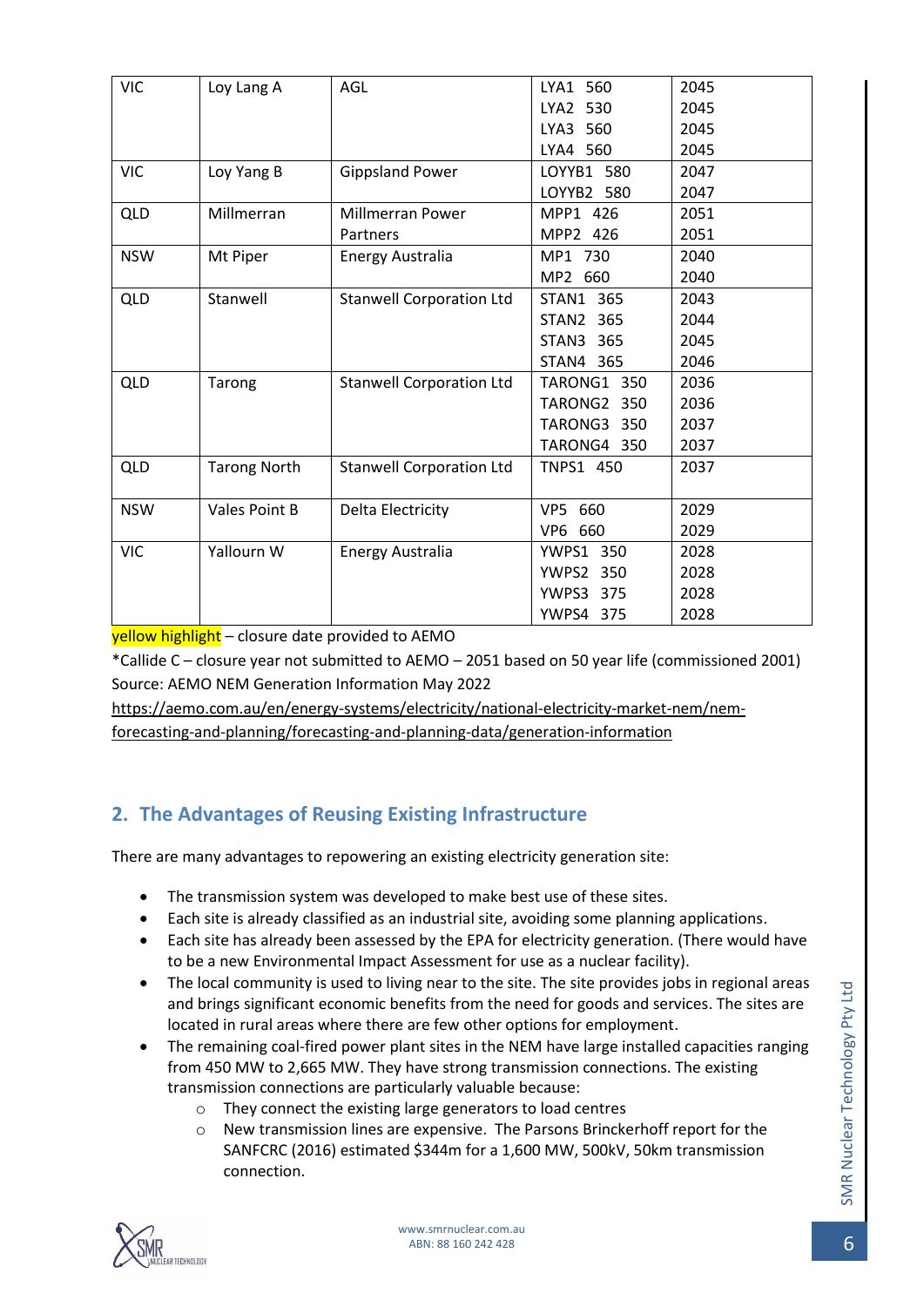- $\circ$  The approval process for new HV transmission lines can be long and complex. There will always be some opposition to new HV transmission lines
- o The HV switchyard on site is also a valuable asset.
- The existing coal-fired power plants have steam turbine generators with cooling water supplies under licence from the sea/lake/river for the turbine condensers. Most SMRs also use steam turbines and the existing cooling water supplies and licences can be used.
- The existing coal-fired power plants use demineralised water for boiler feed water. Most SMRs also use demineralised water
- Many existing buildings on the site can be reused, for example the administration building, stores and workshops
- The site firefighting system can be reused
- The existing transport links are also valuable. The roads would have already been upgraded to take heavy machinery. Some sites also have rail or barge access which is also very useful.

A study by NuScale estimated that, on average, US\$100m worth of infrastructure assets could be reused for a NuScale power plant.

Re-using the existing infrastructure makes the best use of the assets and reduces costs, but more importantly retains jobs and keeps the local community alive.

# <span id="page-6-0"></span>**3. The Advantages of Repowering or Re-purposing Sites with SMRs**

Nuclear is the best option to repower a coal site because it provides reliable power with zero operating emissions and can work in a system with wind and solar.

The low emissions technology options for repowering a coal-fired power plant are solar, wind, hydro and nuclear.

Solar has a very low energy density and requires a lot of flat land, for example Darlington Point is the largest solar farm connected to the NEM. It occupies 1,000 hectares and only produces 275MWac maximum output.

Wind farms have to be located in an area of good wind and require even more area than solar. Hydro plants require a mountain type environment unlike a flat coal site.

Nuclear is the best option to repower a coal site. Nuclear is reliable with zero operating emissions. SMRs are the best nuclear option for Australia, because a modern 1,100 MW nuclear reactor would be too large a single unit for the Australian grid system. The largest single unit on the NEM is Kogan Creek 744MW.

SMRs have a high output capacity per land area. An SMR would fit easily on any power station site, for example a NuScale 12x77 MW (924 MW total) plant would occupy only 18 hectares. For comparison, the Liddell coal-fired power station site occupies 116 hectares and Vales Point B 88 hectares.

Bryden Wood has created a new digital platform for making the replacement of coal-fired boilers at existing power plants with advanced SMRs<sup>2</sup>

<sup>2</sup> Bryden Wood digital platfor[m https://www.world-nuclear-news.org/Articles/Digital-platform-launched-for](https://www.world-nuclear-news.org/Articles/Digital-platform-launched-for-repowering-coal-plan)[repowering-coal-plan](https://www.world-nuclear-news.org/Articles/Digital-platform-launched-for-repowering-coal-plan)

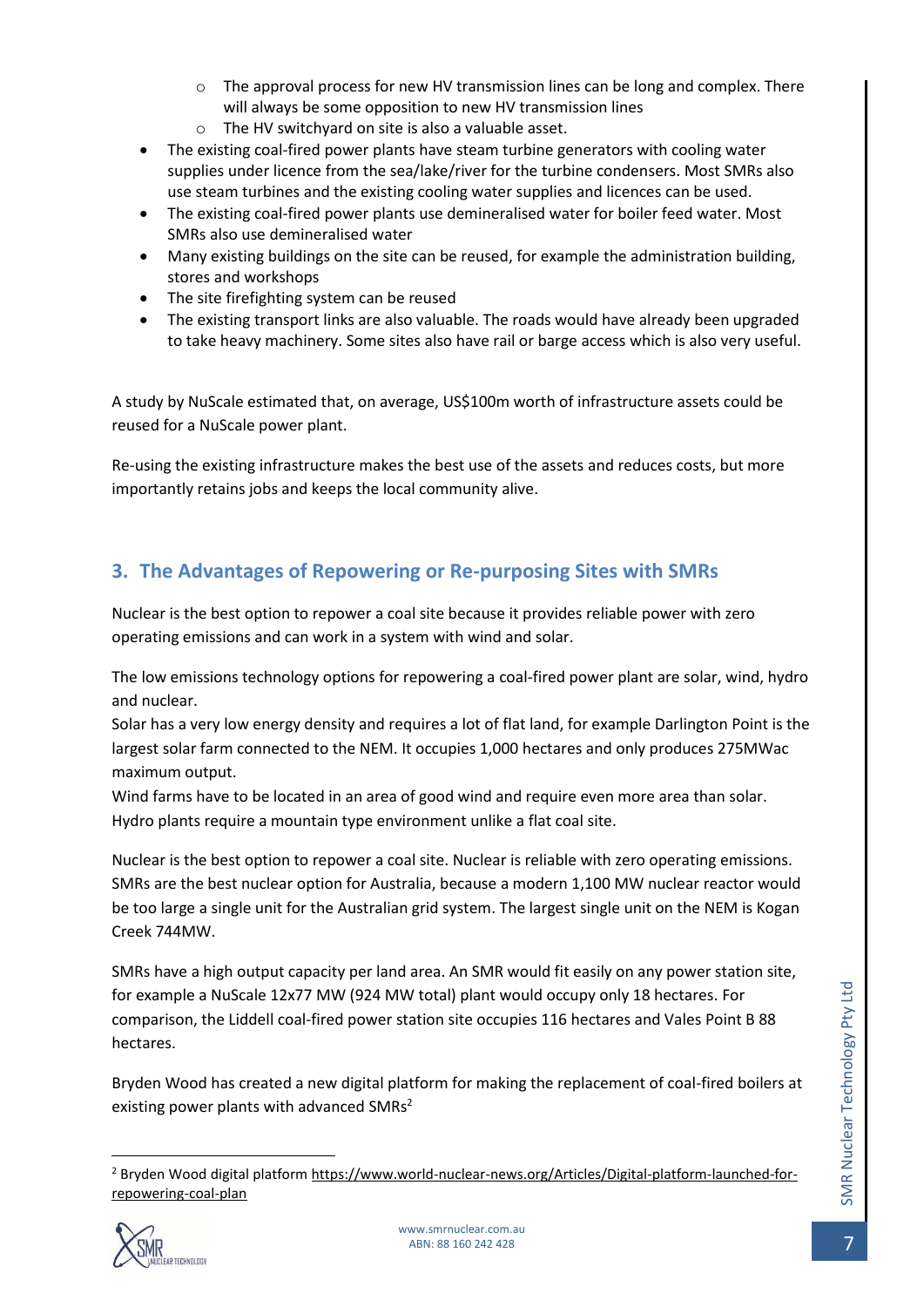Modern SMRs have become a game-changer for nuclear safety. The NuScale SMR does not require any operator action, back-up electrical supplies or water supplies to keep the reactor safe and would have survived even the Fukushima accident. The passive safety systems enables decay heat to be removed indefinitely without attention.

The enhanced safety characteristics of SMRs, such as smaller reactor cores, simpler systems and built-in passive safety features, mean that safety arrangements can be proportionate with these reduced risks. For example, the US NRC has a mandatory requirement for a 10-mile emergency planning zone (EPZ) around a large light-water reactor. This can be reduced to the site boundary for an SMR. This was confirmed when Tennessee Valley Authority (TVA) applied in 2016 for an Early Site Permit (ESP) for the potential use of its Clinch River site for an SMR. The NRC found that an SMR plant based on the NuScale design would meet the conditions for a site boundary EPZ.<sup>3</sup> The NRC issued the ESP on 19 December 2019. An ESP certifies that a site is suitable for the construction of a nuclear power plant from the point of view of site safety, environmental impact and emergency planning.

This decision recognises the inherently lower risk profile of SMRs, simplifies the licensing and provides greater flexibility for siting. In particular this characteristic would allow an SMR to be sited on an existing coal-fired power station site.

Advantages of SMRs:

- Provide reliable, dispatchable generation independent of the weather
- Provide system inertia, resilience, frequency control and can load follow to work in a system with variable renewable energy
- Compact, factory built, transportable module reduces on-site construction time and reduces the risk of construction delays
- Lower initial capital cost than a large reactor and modules can be added as demand increases
- Zero operating emissions and low lifetime emissions comparable to wind and less than solar

# <span id="page-7-0"></span>**4. Local Communities and the Need for a Just Transition**

Replacing a coal-fired power station with an SMR would have an immediate effect on the health of the local community. There would be no more coal dust blown into their homes, no more breathing problems, no emissions of nitrous oxides, sulphur and heavy metals.

Community consultation, including with local Indigenous peoples, is crucial to any project and will also be a key factor in siting nuclear power plants. The local community must voluntarily agree to have their coal-fired power station site re-powered by an SMR. The agreement of the clear majority of local inhabitants is essential. This will require the local community to have access to factual information and independent experts to allow them to come to a knowledgeable decision. In this regard, the information available from the International Atomic Energy Agency (IAEA) will be very useful. In December 2021, the IAEA issued their latest guidance document "Stakeholder Engagement in Nuclear Programmes".

<sup>&</sup>lt;sup>3</sup> NRC ESP for an SMR at TVA's Clinch River site [https://www.nrc.gov/reactors/new-reactors/smr/clinch](https://www.nrc.gov/reactors/new-reactors/smr/clinch-river.html)[river.html](https://www.nrc.gov/reactors/new-reactors/smr/clinch-river.html)

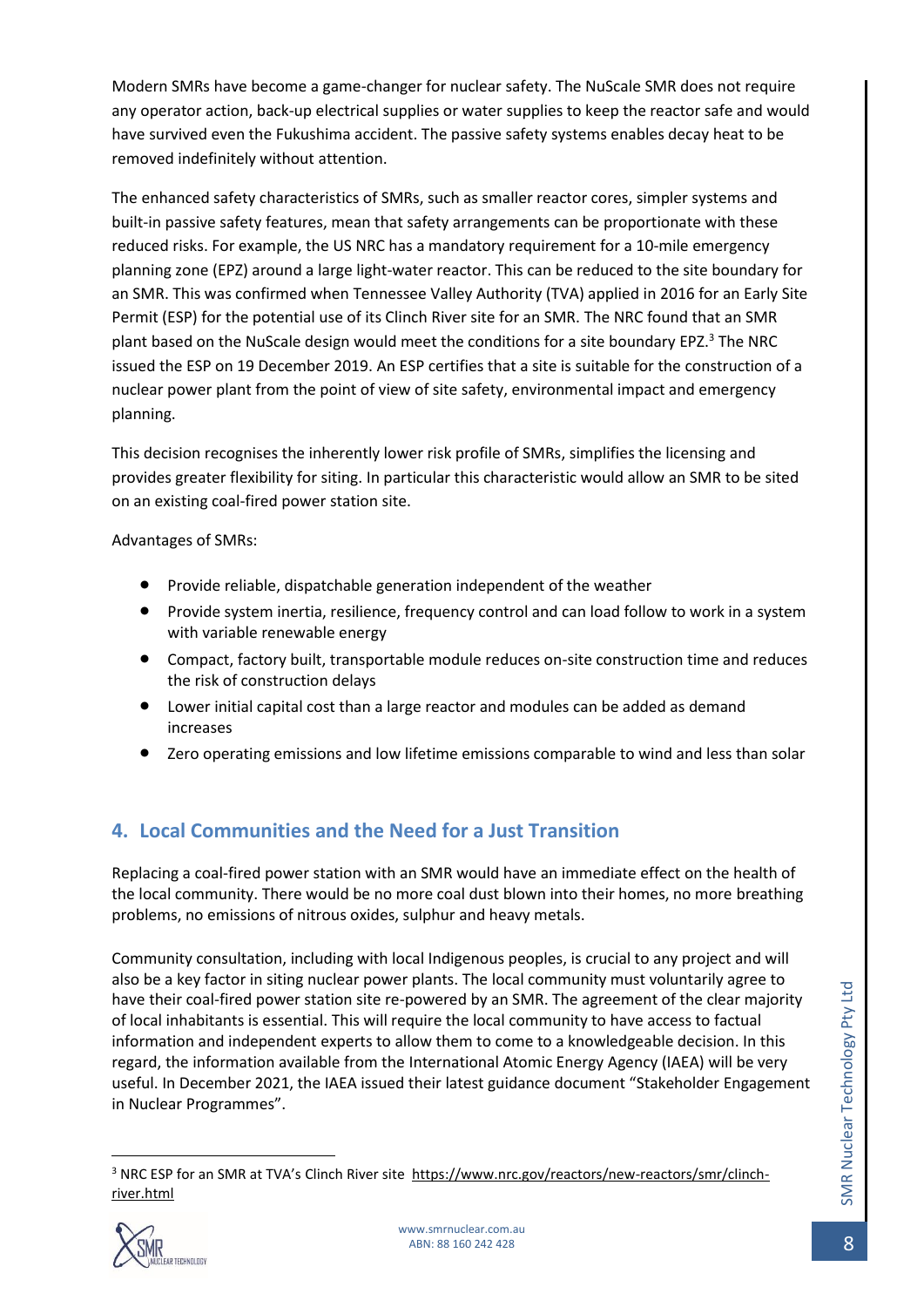The Australian nuclear regulator, ARPANSA (Australian Radiation Protection and Nuclear Safety Agency) can also be asked to clarify any issues. In accordance with international best practice, ARPANSA is a completely independent agency, in the Federal Health Department, totally removed from industry.

Communities are looking for a "Just Transition" having devoted their lives to mining coal and operating coal-fired power stations. SMRs would provide this "Just Transition" for power station staff.

There needs to be a shift from public acceptance to public involvement.

### <span id="page-8-0"></span>**5. Creating Jobs and Facilitating Economic Development**

In addition to the existing valuable infrastructure, the other major site asset is the existing highly trained workforce.

A coal-fired power station consists of a coal-fired boiler to produce steam and a steam turbine generator which converts the steam into electricity.

An SMR has a nuclear reactor to produce steam. The rest of the plant is the same as a coal-fired power station. This means that if you are a turbine operator at a coal-fired power station you could easily transition to a job as a turbine operator at an SMR. The same transition applies to maintenance staff. Many systems are similar, including condensate and feed pumps, air compressors, cooling water pumps, water treatment plant, electrical and control systems.

Staff will need familiarisation with the new systems and some staff will require additional training to be licenced to operate the nuclear reactor and carry out maintenance on reactor systems.

This would be achieved with the support of universities and technical colleges, SMR vendor training and experience at operating nuclear power plants overseas. The use of simulators (as in the aircraft industry) is an important training tool. Most nuclear power plants have simulators for initial and ongoing training.

It is essential that the operating staff are appointed at the same time as construction of the facility commences. This enables the future operating staff to see the plant as it is built and gain valuable experience by participating in commissioning. This is the practice in the UK, and was very successfully adopted for ANSTO's new OPAL research reactor.

NuScale has issued a report on repurposing US coal plants including the transition of workers to similar positions.<sup>4</sup>

NuScale has assessed that a 12 module, 924 MW NuScale plant will employ 270 staff. This includes ~200 operations/maintenance/outage/technical staff. A large two-unit coal-fired power station would have around the same number of these staff, including around the same number of shift operations staff. NuScale estimate 45 operations staff will be required (5 shifts x 9).

Nuclear plants provide high quality, long-term, well-paid jobs. New SMRs have a design life of 60 years providing good long-term employment and career prospects.

<sup>4</sup> <http://www.smrnuclear.com.au/wp-content/uploads/2021/04/nuscale-smr-technology-an-ideal-solution.pdf>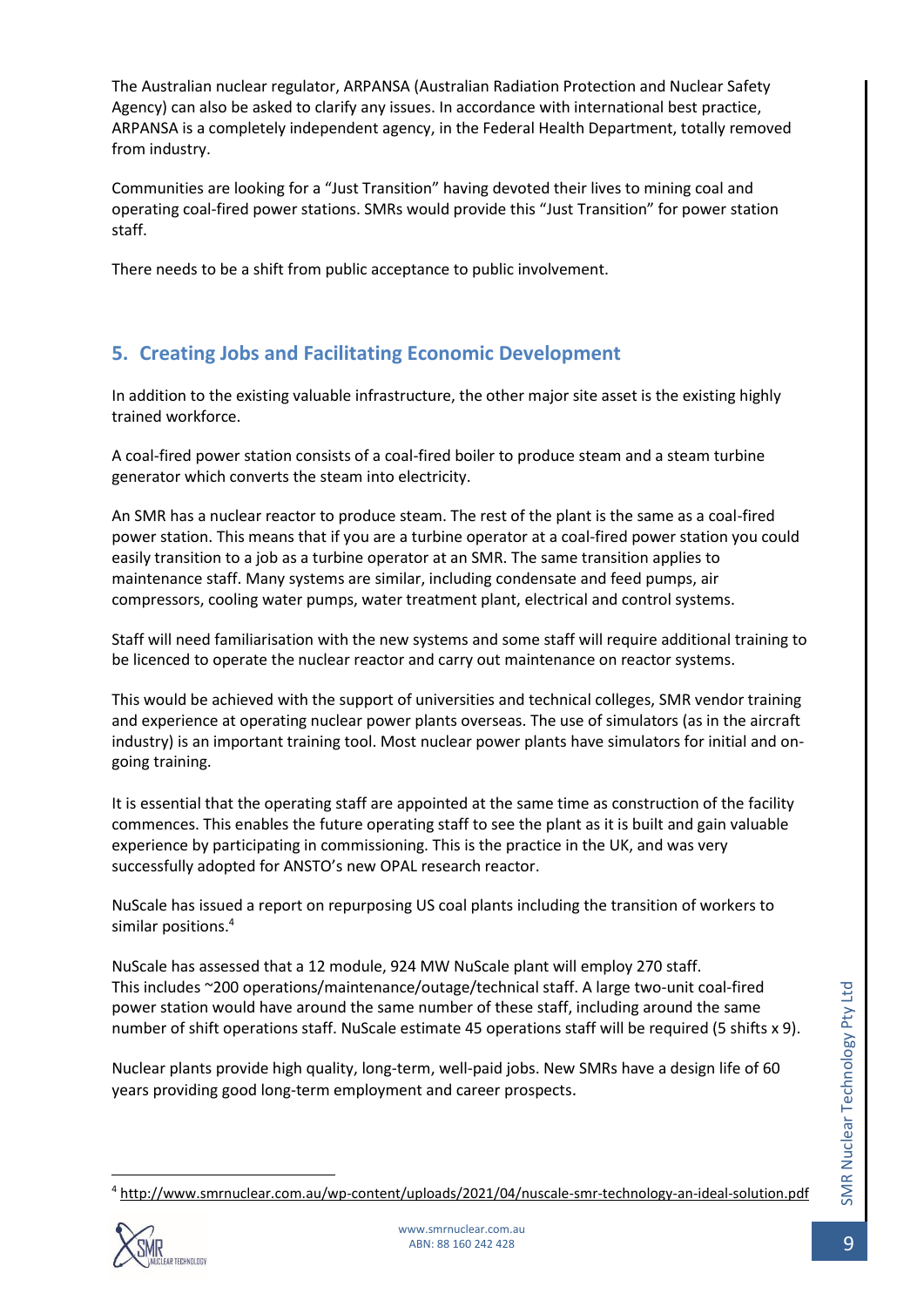### <span id="page-9-0"></span>**Table 2: List of coal plant positions with comparable NuScale SMR positions (table provided courtesy of NuScale Power)**

| <b>Department</b>             | <b>Coal Power Plant Position</b> | <b>NuScale Equivalent Position</b>            |
|-------------------------------|----------------------------------|-----------------------------------------------|
| <b>Senior Management</b>      | Plant Manager                    | Plant Manager <sup>1</sup>                    |
|                               | Operations Manager               | Operations Manager <sup>1,2</sup>             |
|                               | Maintenance Manager              | Maintenance Manager <sup>1</sup>              |
|                               | <b>Engineering Manager</b>       | Technical Services Director <sup>12</sup>     |
|                               | Common Facilities Manager        | Site Support Services Supervisor              |
| <b>Operations</b>             | Assistant Ops Manager            | Shift Manager <sup>2</sup>                    |
|                               | <b>Shift Supervisor</b>          | Control Room Supervisor <sup>2</sup>          |
|                               | Control Room Operator            | Reactor Operator <sup>3</sup>                 |
|                               | Field Operator                   | Non-licensed Operator                         |
| <b>Outage Planning</b>        | Outage Manager                   | Generation & Planning Manager <sup>1</sup>    |
|                               | Planner                          | Planner                                       |
| <b>Maintenance Planning</b>   | Maintenance Supervisor           | Maintenance Supervisor                        |
|                               | Foreman                          | Work Control Lead                             |
|                               | Planner                          | Planner                                       |
|                               | Engineering Technician           | Work Control Scheduler                        |
| <b>Maintenance Planning</b>   | Boilermaker                      | Mechanic                                      |
|                               | <b>Steam Fitter</b>              | Mechanic                                      |
|                               | Mechanic                         | Mechanic                                      |
|                               | I&C Technician                   | <b>I&amp;C</b> Technician                     |
|                               | Electrician                      | Electrician                                   |
|                               | Heavy Equipment Operator         | Site Support Craftsman                        |
|                               | Auto Mechanic                    | Mechanic                                      |
|                               | Labor Foreman                    | Site Support Craftsman                        |
|                               | Laborers                         | Site Support Craftsman                        |
|                               | Metal Fabricator/Welder          | Site Support Craftsman<br>Tool Crib Attendant |
|                               | Tool Room Specialist             |                                               |
| Engineering                   | <b>Thermal Station Engineer</b>  | Design Engineer                               |
|                               | System Engineer                  | System Engineer                               |
|                               | Site Project Engineer            | Component Engineer                            |
|                               | Shift Engineer                   | Staff Technical Advisor                       |
|                               | Project Manager                  | Supply Chain Specialist                       |
| <b>Environmental</b>          | Environmental Board Operator     | Radwaste Operator                             |
|                               | Environmental Operator           | Non-licensed Operator                         |
|                               | Plant Chemist                    | Chemistry Technician <sup>4</sup>             |
| <b>Coal Yard and Railroad</b> | <b>Coal Yard Specialist</b>      | Site Support Craftsman                        |
|                               | Coal Handler                     | Site Support Craftsman                        |
|                               | Railroad Specialist              | Site Support Craftsman                        |
|                               | Railroad Train Operator          | Site Support Craftsman                        |
| <b>Security</b>               | Security Guard                   | Nuclear Security Officer                      |

Notes for table 2 (as applicable in the USA):

- 1. Nuclear power plant experience requirement of 4 years
- 2. Senior reactor operator experience required
- 3. Reactor operator licence required
- 4. Limited to secondary and auxiliary water chemical analyses

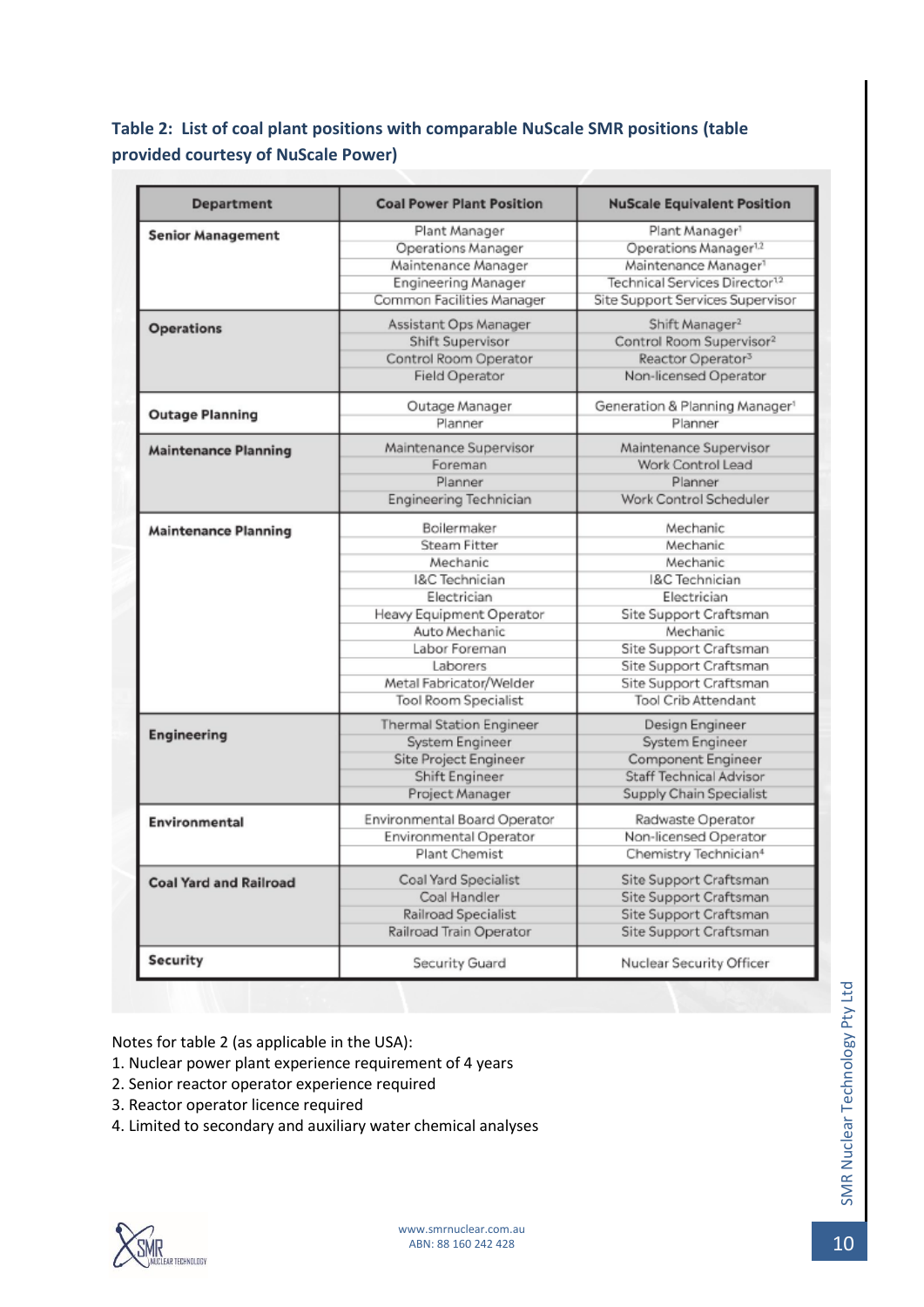The first NuScale SMR is planned to be sited near Idaho Falls, USA. The Idaho Department of Labor has forecast that the SMR will generate 12,800 local jobs during construction and 1,500 during operations.

The 1,000 direct construction jobs would create or support an additional 11,800 jobs through 'interindustry' trade and local services for the new workforce. NuScale expects direct construction jobs to peak at 1,100 employees and this would last for much of the three-year site build.

The new plant will also support long term employment in Idaho Falls. NuScale expects the plant to directly employ 270 workers when it is online and the Department of Labor expects this will support 1,500 local jobs, equating to annual revenues of US\$389 million for local industry in this regional area.

#### *Trade unions recognise the value of the high-quality jobs that nuclear power can provide Australians.*

Trade unions are amongst the strongest supporters of nuclear energy in countries that already have operating nuclear power plants. Unions in Australia are already recognising the merits of SMRs in replacing existing dispatchable generation. Coal plant workers and their communities demand a 'Just Transition' of their industry, a transition where their livelihoods are not unwittingly destroyed by the rush to reduce emissions.

Social costs of job losses from the closure of coal plants and mines in regions such as the Latrobe and Hunter Valleys will be immense. Many claim that renewables can provide a transition in employment for coal plant workers. However, jobs in wind and solar are often in a different region and do not provide the same level of sustained income as coal jobs. SMRs utilise similar equipment to coal plants on the secondary side of the plant and therefore can transfer jobs more directly and at the same location.

The Mining & Energy Union Victoria (a Division of the CFMMEU) has also stated concern about a renewables-only approach to emission reduction because it would lead to 'major blackouts, unaffordable electricity and the future economic shutdown of Victoria's industry; resulting in massive job losses and citizen wealth decline.' Australia already has the skilled people needed for a nuclear power industry but a 7-year lead time will be required to build SMR replacements for Australia's aging coal power plants. Therefore, the green light needs to be given sooner rather than later.<sup>5</sup>

An expanded domestic nuclear industry with nuclear power generation would give many communities across Australia the opportunity for economic development. All sites should develop an Indigenous employment strategy including training, mentoring, apprenticeship support for local students, and incorporating unique cultural skills, especially in environmental management.

In 2019, Colorado, USA, established an "Office of Just Transition" specifically to help coal communities move into new, well-paid jobs<sup>6</sup>.

<sup>6</sup> About the Office of Just Transition," Colorado Department of Labor and Employment, https://cdle.colorado.gov/offices/the-office-of-just-transition/about-the-office-of-just-transition



<sup>5</sup> https://www.energypolicyinstitute.com.au/images/2-20\_\_Geoff\_Dyke\_PP.pdf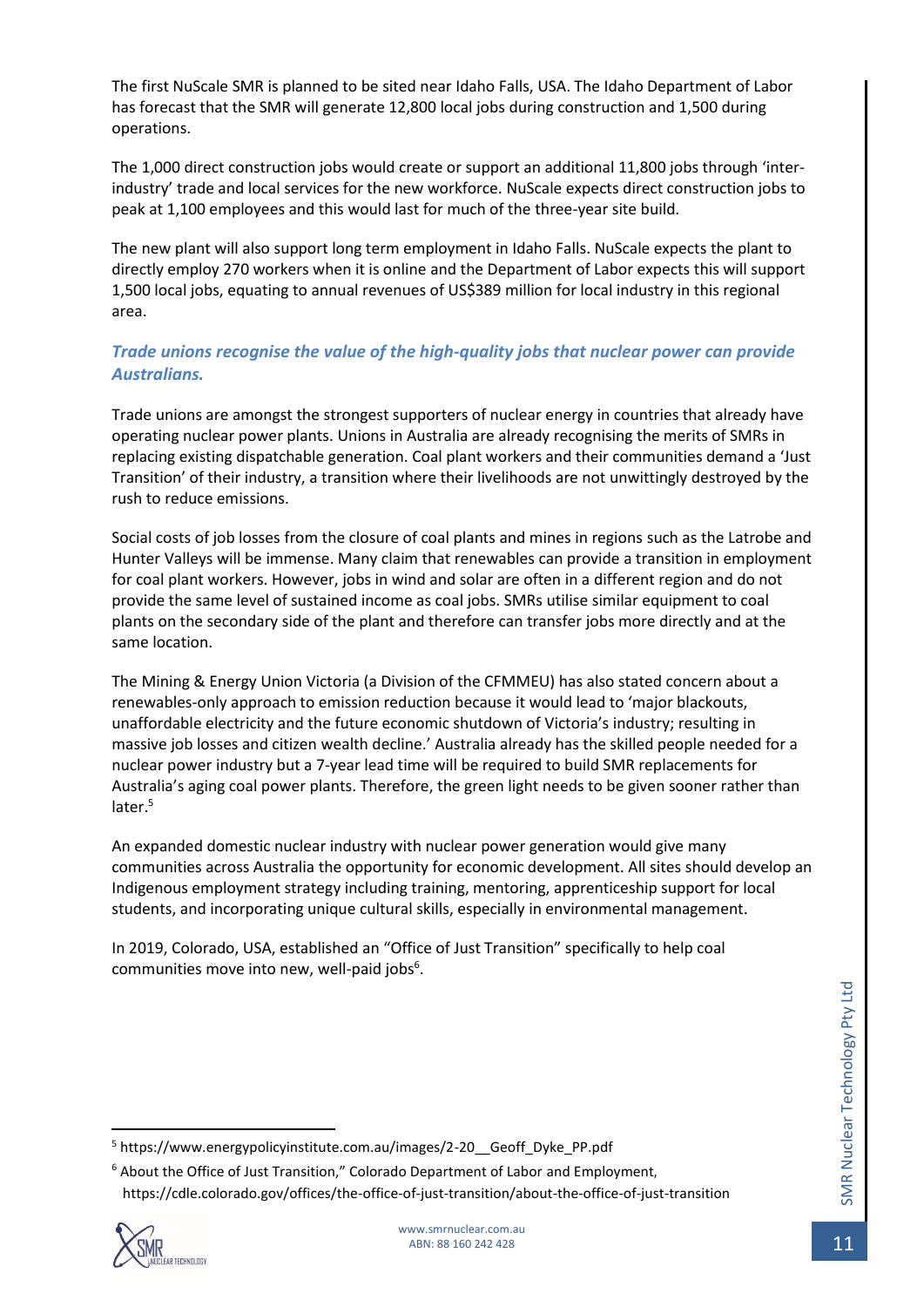# <span id="page-11-0"></span>**6. Examples of SMRs Suitable for Repowering Coal Sites**

| Vendor/country       | Reactor         | Module/plant size<br><b>MW</b> | <b>Status</b>                             |
|----------------------|-----------------|--------------------------------|-------------------------------------------|
| <b>NuScale</b>       | <b>VOYGR</b>    | <b>77 MW</b>                   | <b>US NRC GDA</b>                         |
| <b>USA</b>           |                 | 4 module 308 MW                | Funding from US DOE                       |
|                      |                 | 6 module 462 MW                | First deployment for UAMPS at INL.        |
|                      |                 | 12 module 924 MW               | Site fieldwork completed Feb 2022, first  |
|                      |                 |                                | module operating 2029.                    |
|                      |                 |                                | Several countries evaluating.             |
| GE-Hitachi           | <b>BWRX-300</b> | 300 MW                         | Topical reports being assessed by NRC.    |
| <b>USA</b>           |                 |                                | Site preparations started for deployment  |
|                      |                 |                                | at Ontario Power Generation (OPG)         |
|                      |                 |                                | Darlington site, Canada.                  |
|                      |                 |                                | Tennessee Valley Authority(TVA) already   |
|                      |                 |                                | has an early site permit (ESP) for Clinch |
|                      |                 |                                | River site, USA - now preparing           |
|                      |                 |                                | construction licence application.         |
|                      |                 |                                | Agreements with several countries.        |
| Holtec               | SMR-160         | 160 MW                         | Topical reports to NRC                    |
| <b>USA</b>           |                 |                                | <b>Czech Republic evaluating</b>          |
| Rolls Royce SMR      | Rolls-Royce     | 440 MW                         | Preparing for UK GDA application          |
| UK                   | <b>SMR</b>      |                                | Funding from UK Government. Several       |
|                      |                 |                                | sites in UK being assessed.               |
|                      |                 |                                | MOUs with several countries               |
| Terrestrial          | <b>IMSR</b>     | 195 MW                         | CNSC Phase 2 review expected complete     |
| Energy               | (Integrated     | 2 module 390 MW                | 2022.                                     |
| Canada               | Molten Salt     |                                | Extensive supply agreements.              |
|                      | Reactor)        |                                | First deployment expected in Canada.      |
| <b>Moltex Energy</b> | SSR-W300        | 150 MW                         | CNSC Phase 1 VDR completed                |
| UK/Canada            |                 | 2 module 300 MW                | <b>Canadian Government investment</b>     |
|                      |                 |                                | Proposed deployment at New Brunswick      |
|                      |                 |                                | Power Point Lepreau site                  |
| Kairos Power         | <b>KP-FHR</b>   | 140 MW                         | Topical reports being assessed by NRC     |
| <b>USA</b>           | (Triso fuel,    |                                | UD DOE awards                             |
|                      | fluoride salt   |                                | Plan to deploy a test version at East     |
|                      | cooled)         |                                | Tennessee Technology Park in 2023         |
| Terrapower +         | Natrium         | 345 MW + storage               | First deployment at retiring Naughton     |
| <b>GEH</b>           | SFR with molten | boost to 500 MW                | coal-fired power plant, Kemmerer,         |
| <b>USA</b>           | salt energy     |                                | Wyoming. Operating by 2028.               |
|                      | storage         |                                |                                           |
| X-Energy             | Xe-100          | 80 MW                          | DOE funding to demonstrate a 4-module     |
| <b>USA</b>           |                 | 4 module 320 MW                | plant at Energy Northwest's Columbia      |
|                      |                 |                                | nuclear plant                             |

#### <span id="page-11-1"></span>**Table 3: SMRs suitable for repowering coal sites in Australia**

<span id="page-11-2"></span>

SMR Nuclear Technology Pty Ltd

SMR Nuclear Technology Pty Ltd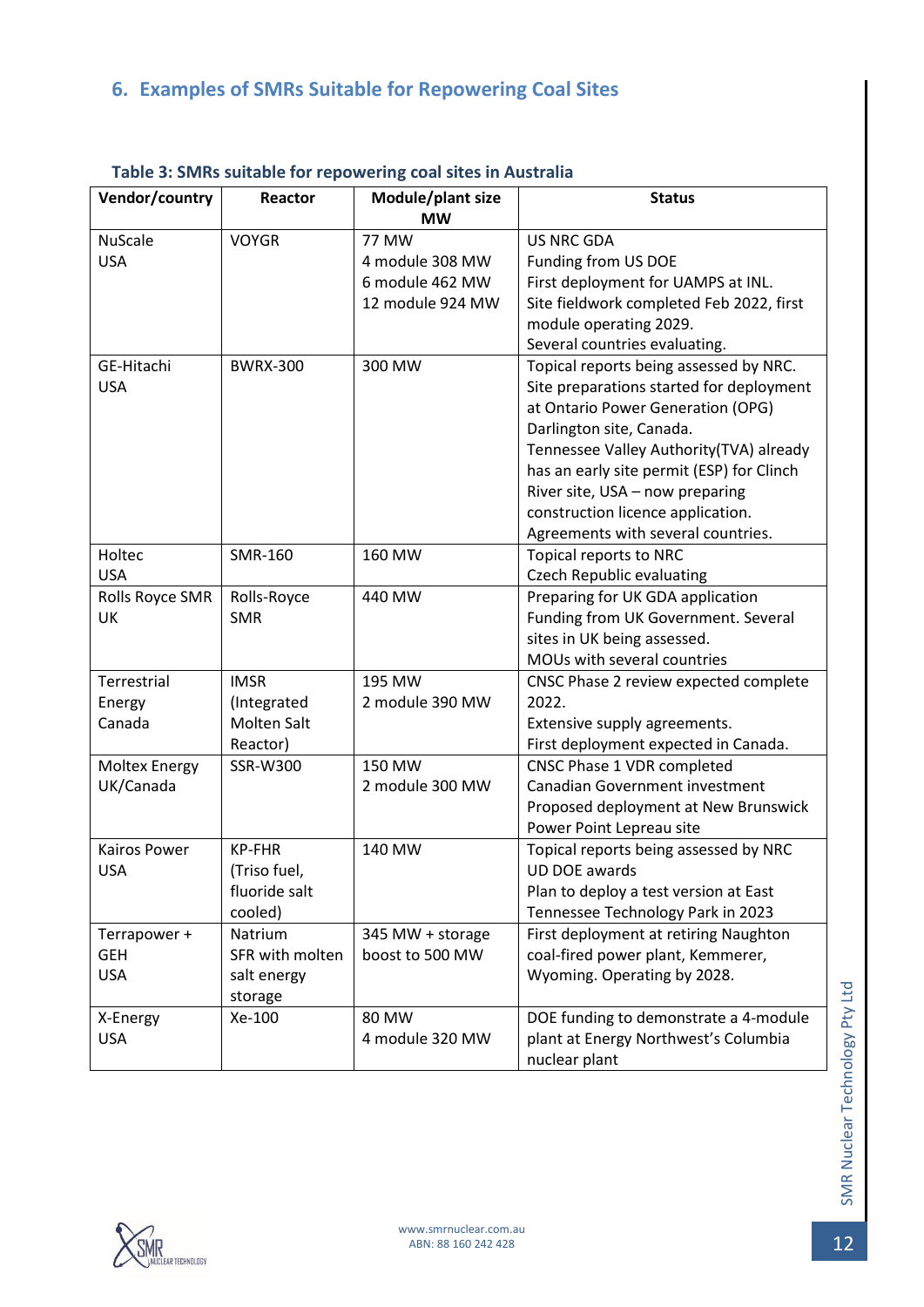#### **Figure 1: NuScale Power SMR**



*Image: NuScale Power SMR, 12 x 77 MWe modules, 924 MWe total on an 13 hectare site. US Nuclear Regulatory Commission (NRC) Final Safety Evaluation Report issued in August 2020 - first SMR to achieve NRC design approval.*

<span id="page-12-0"></span>**Figure 2: GE Hitachi BWRX-300 SMR (300 MWe) December 2019 started regulatory process with NRC**



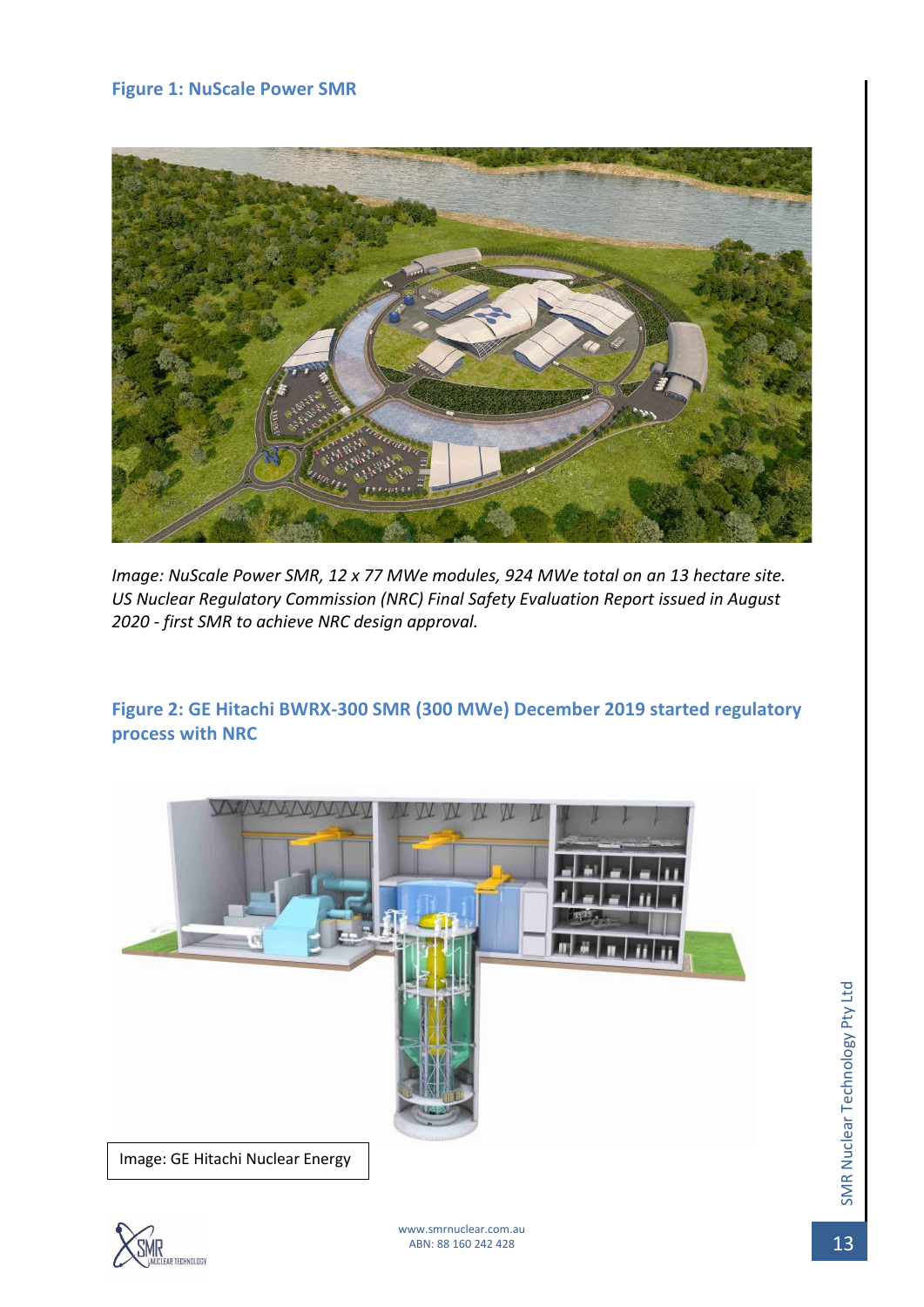### <span id="page-13-0"></span>**7. Cost of SMRs**

NuScale estimate<sup>7</sup> the overnight capital cost of their 12 module 924 MW plant will be US\$2,850/kW installed capacity for the Nth of a kind plant. This would make it the least cost reliable technology in Australia.

The modular approach, factory manufacture and standardised and simplified design results in a significant capital cost reduction compared to large reactors. The simplified design also leads to lower operations and maintenance costs.

GE Hitachi is targeting US\$2,250/kW installed capacity<sup>8</sup> for the overnight capital cost of their BWRX-300 SMR.

# <span id="page-13-1"></span>**8. International Projects for Repowering Coal Sites**

Terrapower (USA), backed by Bill Gates, is planning to deploy its Natrium reactor at the Naughton retiring coal-fired plant at Kemmerer, Wyoming owned by Rocky Mountain Power, a subsidiary of PacifiCorp<sup>9</sup>. The site was chosen following an extensive evaluation process and community meetings. Natrium is a 345 MW sodium cooled fast reactor combined with a molten salt storage that boosts the output to 500 MW when required, enabling the plant to follow daily demand changes and work with variable renewable generation. Terrapower estimates the plant would operate with 250 permanent staff and the existing 230 Rocky Mountain Power staff could transfer to the nuclear plant.

Wyoming currently generates 90% of its electricity from fossil fuels. The two-remaining coal-fired plants on the Naughton site are due to retire in 2025. Terrapower aims to submit a construction permit application to the NRC in 2023.

Poland, like Australia, is heavily dependent on coal-fired generation. In December 2021 GE Hitachi Nuclear Energy (GEH), BWXT Canada and Poland's Synthos Green Energy (SGE) signed a Letter of Intent to cooperate in deploying BWRX-300 SMRs in Poland. SGE plan to deploy at least 10 BWRX-300 SMRs in Poland by the early 2030s with the first to be operational in 2029.<sup>10</sup>

<sup>10</sup> <https://www.world-nuclear-news.org/Articles/Collaboration-for-Polish-deployment-of-BWRX-300>



<sup>7</sup> <http://www.smrnuclear.com.au/wp-content/uploads/2021/04/nuscale-smr-technology-an-ideal-solution.pdf>

<sup>8</sup> [https://nuclear.gepower.com/content/dam/gepower-nuclear/global/en\\_US/documents/product-fact](https://nuclear.gepower.com/content/dam/gepower-nuclear/global/en_US/documents/product-fact-sheets/GE%20Hitachi%20BWRX-300%20Fact%20sheet.pdf)[sheets/GE%20Hitachi%20BWRX-300%20Fact%20sheet.pdf](https://nuclear.gepower.com/content/dam/gepower-nuclear/global/en_US/documents/product-fact-sheets/GE%20Hitachi%20BWRX-300%20Fact%20sheet.pdf)

<sup>9</sup> <https://www.world-nuclear-news.org/Articles/Wyoming-site-chosen-for-Natrium-plant>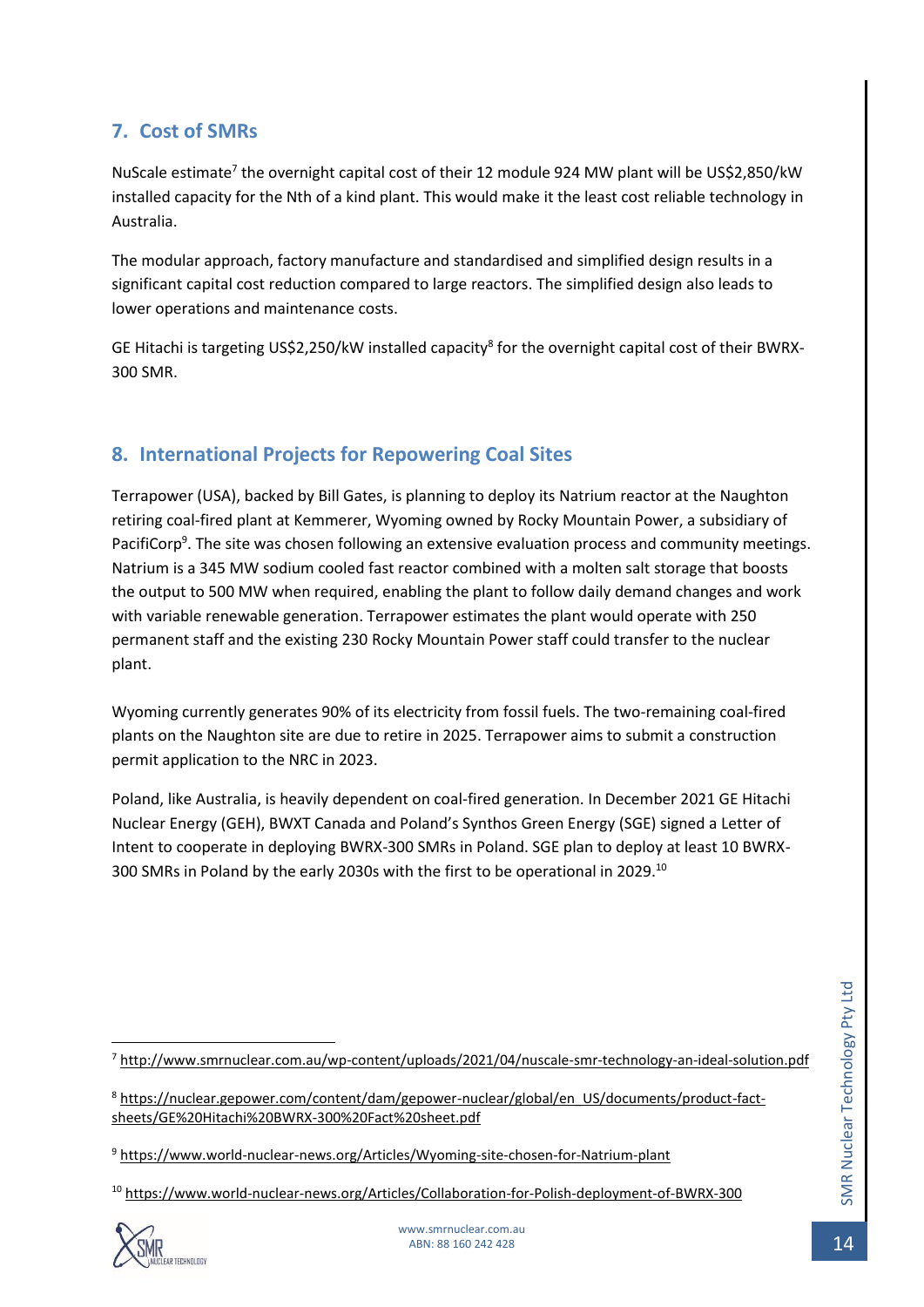# <span id="page-14-0"></span>**9. Utility Owners in Australia with International Nuclear Experience**

Whilst nuclear power continues to be prohibited by two Federal and some State laws in Australia, there will be little enthusiasm to explore opportunities for the deployment of SMRs.

When the bans are removed and the market conditions are suitable, there will be an interest in SMR deployment by overseas companies, as there has been by overseas companies to deploy solar and wind in Australia. The market will need to recognise the value of SMR low emissions generation, both for its reliable electricity production and for its contribution to system inertial and stability.

Experience worldwide is finding that net zero by 2050 will be more difficult and costly without reliable, low-emissions nuclear. Also repowering retiring coal enables a just transition for communities and would demonstrate a caring and efficient government with a long-term vision.

There are some utility owners in Australia with nuclear experience who will no doubt become interested, particularly those with existing power station sites.

| Company          | <b>Australia activities</b> | Owner                 | <b>Nuclear</b>         |
|------------------|-----------------------------|-----------------------|------------------------|
| Energy Australia | Electricity generation,     | Wholly owned by       | CLP is part owner of   |
|                  | electricity and gas         | China Light and Power | the Daya Bay nuclear   |
|                  | retailer                    |                       | power plant in         |
|                  |                             |                       | Guangdong, China       |
| <b>ENGIE</b>     | Owns and operates           | French multinational  | Pioneer in nuclear     |
|                  | wind and gas-fired          | energy utility        | energy for 55 years in |
|                  | generation plant            |                       | Europe. Operates 7     |
|                  |                             |                       | nuclear reactors in    |
|                  |                             |                       | Belgium.               |

#### <span id="page-14-2"></span>**Table 4: Utility Owners in Australia with Nuclear Experience**

#### <span id="page-14-1"></span>**10.Conclusions**

Low-Emissions Generation Technology selection requires 'horses for courses' – that is, it requires the selection of technologies that will enable the reusing or repurposing of existing infrastructure. The selection process cannot be conducted by a desk-top study and requires the participation of affected communities.

This report elaborates on the merits of selecting the most suitable low-emissions generation technology to replace coal-fired power plants as they may be retired in Australia over the coming two decades. The report follows an earlier report by SMR Nuclear Technology Pty Ltd in August 2021 'The Case for SMRs in Australia'<sup>11</sup>.

The report advocates to the Australian government not to search for, or attempt to select, the 'best' low-emissions generation technology on paper but to instigate a process to support those technologies that are suitable for repowering existing power station sites, retaining jobs, preserving local and regional communities and providing for a Just Transition for all Australians.

<sup>11</sup> [http://www.smrnuclear.com.au/wp-content/uploads/2021/07/The-case-for-SMRs-in-Australia\\_Aug2021.pdf](http://www.smrnuclear.com.au/wp-content/uploads/2021/07/The-case-for-SMRs-in-Australia_Aug2021.pdf)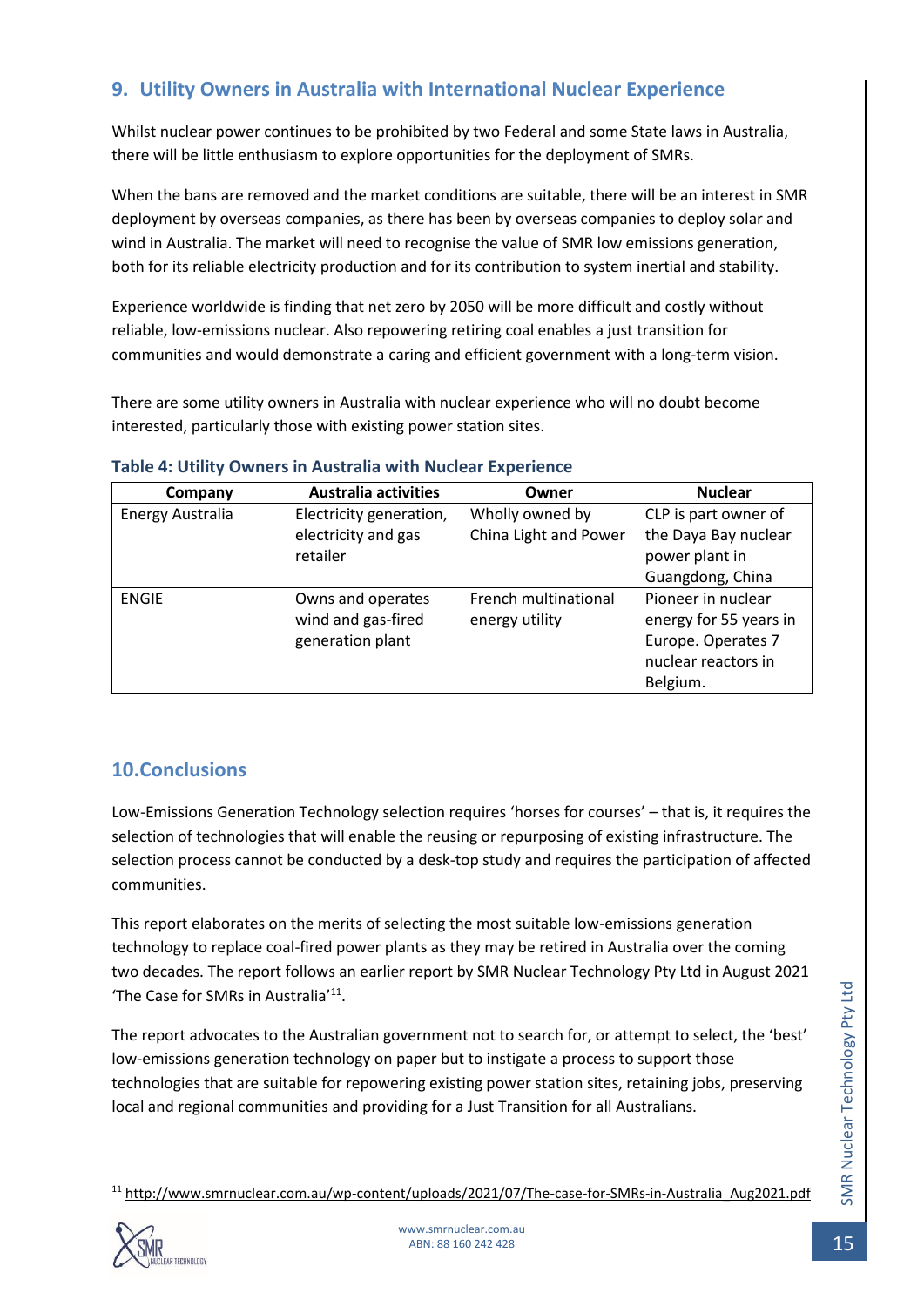There needs to be a shift from public acceptance to community involvement. Governments can assist in making this happen by providing finance to communities to enable them to explore all the options.

Australia has an opportunity to achieve better outcomes for communities and the climate.

#### <span id="page-15-0"></span>**General References**

Good Energy Collective "Opportunities for coal communities through nuclear energy – an early look" Dec 2021 <https://www.goodenergycollective.org/policy/coal-repowering>

NuScale SMR Technology – An Ideal Solution for Repurposing US Coal Plant Infrastructure and Revitalizing Communities, 2021 [http://www.smrnuclear.com.au/wp-content/uploads/2021/04/nuscale-smr-technology](http://www.smrnuclear.com.au/wp-content/uploads/2021/04/nuscale-smr-technology-an-ideal-solution.pdf)[an-ideal-solution.pdf](http://www.smrnuclear.com.au/wp-content/uploads/2021/04/nuscale-smr-technology-an-ideal-solution.pdf)

Minerals Council of Australia "SMRs small modular reactors in the Australian Context' Dr Ben Heard, October 2021

[https://www.minerals.org.au/sites/default/files/Small%20Modular%20Reactors%20in%20the%20Au](https://www.minerals.org.au/sites/default/files/Small%20Modular%20Reactors%20in%20the%20Australian%20Context%202021.pdf) [stralian%20Context%202021.pdf](https://www.minerals.org.au/sites/default/files/Small%20Modular%20Reactors%20in%20the%20Australian%20Context%202021.pdf)

SMR Nuclear Technology Pty Ltd "The Case for SMRs in Australia", August 2021, [http://www.smrnuclear.com.au/wp-content/uploads/2021/07/The-case-for-SMRs-in-](http://www.smrnuclear.com.au/wp-content/uploads/2021/07/The-case-for-SMRs-in-Australia_Aug2021.pdf)[Australia\\_Aug2021.pdf](http://www.smrnuclear.com.au/wp-content/uploads/2021/07/The-case-for-SMRs-in-Australia_Aug2021.pdf)

University of Michigan "Fastest Path to Zero Initiative" <https://fastestpathtozero.umich.edu/> (technology neutral tools to aid community-based decision making)

IAEA Stakeholder Engagement in Nuclear Programmes, Nuclear Energy Series NG-G-5.1 <https://www.iaea.org/publications/14885/stakeholder-engagement-in-nuclear-programmes>

What would be required for nuclear energy plants to be operating in Australia from the 2020's University of Queensland [http://www.smrnuclear.com.au/wp](http://www.smrnuclear.com.au/wp-content/uploads/2022/01/WhatWouldBeRequired-FINAL-002.pdf)[content/uploads/2022/01/WhatWouldBeRequired-FINAL-002.pdf](http://www.smrnuclear.com.au/wp-content/uploads/2022/01/WhatWouldBeRequired-FINAL-002.pdf)

SMR Nuclear Technology Pty Ltd (SMR-NT) is an independent Australian-owned specialist consulting company established in 2012.

SMR-NT was established to advise on and facilitate the siting, development and operation of safe nuclear power generation technologies, principally by Small Modular Reactors (SMRs).

Questions about this report may be directed to:

Tony Irwin Technical Director **SMR Nuclear Technology Pty Ltd** Email: tony.irwin@smrnuclear.com.au